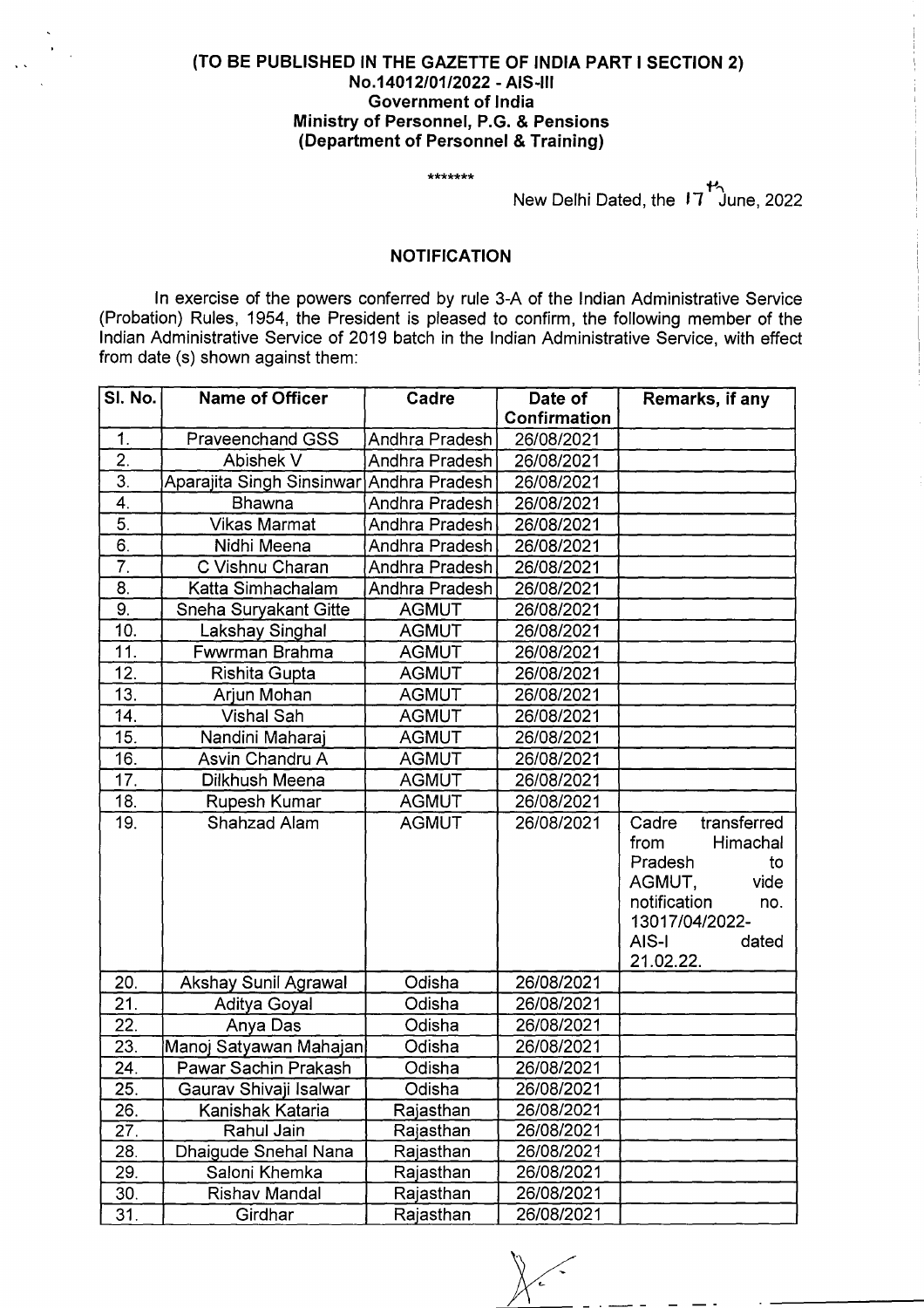| 32. | <b>Lalit Goel</b>                | Rajasthan          | 26/08/2021 |                                                                                                                                               |
|-----|----------------------------------|--------------------|------------|-----------------------------------------------------------------------------------------------------------------------------------------------|
| 33. | Ayushi Singh                     | Maharashtra        | 26/08/2021 | transferred<br>Cadre<br>from Tamil Nadu to<br>Maharashtra,<br>vide<br>notification<br>no.<br>13017/24/2020-<br>AIS-I<br>dated<br>14.09.20.    |
| 34. | Dhodmise Trupti Ankush           | Maharashtra        | 26/08/2021 |                                                                                                                                               |
| 35. | Ankit                            | Maharashtra        | 26/08/2021 |                                                                                                                                               |
| 36. | Shubham Gupta                    | Maharashtra        | 26/08/2021 |                                                                                                                                               |
| 37. | Minal karanwal                   | Maharashtra        | 26/08/2021 |                                                                                                                                               |
| 38. | Mainak Ghosh                     | Maharashtra        | 26/08/2021 |                                                                                                                                               |
| 39. | Awhale Manisha<br>Manikrao       | Maharashtra        | 26/08/2021 |                                                                                                                                               |
| 40. | Sawan Kumar                      | Maharashtra        | 26/08/2021 |                                                                                                                                               |
| 41. | Vaibhav Dasu Waghmare            | Maharashtra        | 26/08/2021 |                                                                                                                                               |
| 42. | Anmol Sagar                      | Maharashtra        | 26/08/2021 |                                                                                                                                               |
| 43. | Vaishnavi Bheeshya               | Maharashtra        | 26/08/2021 | transferred<br>Cadre<br>Tripura<br>to<br>from<br>Maharashtra,<br>vide<br>notification<br>no.<br>13017/51/2021-<br>AIS-I<br>dated<br>25.02.22. |
| 44. | Rishab C A                       | <b>Tamil Nadu</b>  | 26/08/2021 |                                                                                                                                               |
| 45. | Deepanavisveswari V              | Tamil Nadu         | 26/08/2021 |                                                                                                                                               |
| 46. | Veer Pratap Singh                | <b>Tamil Nadu</b>  | 26/08/2021 |                                                                                                                                               |
| 47. | Chitra Vijayan                   | <b>Tamil Nadu</b>  | 26/08/2021 |                                                                                                                                               |
| 48. | Amith M.P                        | <b>Tamil Nadu</b>  | 26/08/2021 |                                                                                                                                               |
| 49. | Thakare Shubham<br>Dnyandeorao   | <b>Tamil Nadu</b>  | 26/08/2021 |                                                                                                                                               |
| 50. | Alarmelmangai P                  | <b>Tamil Nadu</b>  | 26/08/2021 |                                                                                                                                               |
| 51. | Birathiviraj M                   | Tamil Nadu         | 26/08/2021 |                                                                                                                                               |
| 52. | <b>Prateek Singh</b>             | West Bengal        | 26/08/2021 |                                                                                                                                               |
| 53. | Rehana Bashir                    | West Bengal        | 26/08/2021 |                                                                                                                                               |
| 54. | Sumit Kumar Rai                  | West Bengal        | 26/08/2021 |                                                                                                                                               |
| 55. | P Promoth                        | <b>West Bengal</b> | 26/08/2021 |                                                                                                                                               |
| 56. | Subashini E                      | <b>West Bengal</b> | 26/08/2021 |                                                                                                                                               |
| 57. | Archana Pandharinath<br>Wankhede | <b>West Bengal</b> | 26/08/2021 |                                                                                                                                               |
| 58. | Shahid Mohd Abdul                | West Bengal        | 26/08/2021 |                                                                                                                                               |
| 59. | Anuj Pratap Singh                | West Bengal        | 26/08/2021 |                                                                                                                                               |
| 60. | Dileep Mishra                    | <b>West Bengal</b> | 26/08/2021 |                                                                                                                                               |
| 61. | Priyanka Singh                   | West Bengal        | 26/08/2021 |                                                                                                                                               |
| 62. | Renu Sogan                       | <b>West Bengal</b> | 26/08/2021 |                                                                                                                                               |
| 63. | Tamil Oviya S                    | <b>West Bengal</b> | 26/08/2021 |                                                                                                                                               |
| 64. | Rajat Pant                       | Tripura            | 26/08/2021 |                                                                                                                                               |
| 65. | Muhammad Sajad P                 | Tripura            | 26/08/2021 |                                                                                                                                               |
|     |                                  |                    |            |                                                                                                                                               |

 $\mathbb{R}^2$ 

 $\frac{1}{\sqrt{2}}$ 

(Pankaj Gangwar) Under Secretary to the Government of India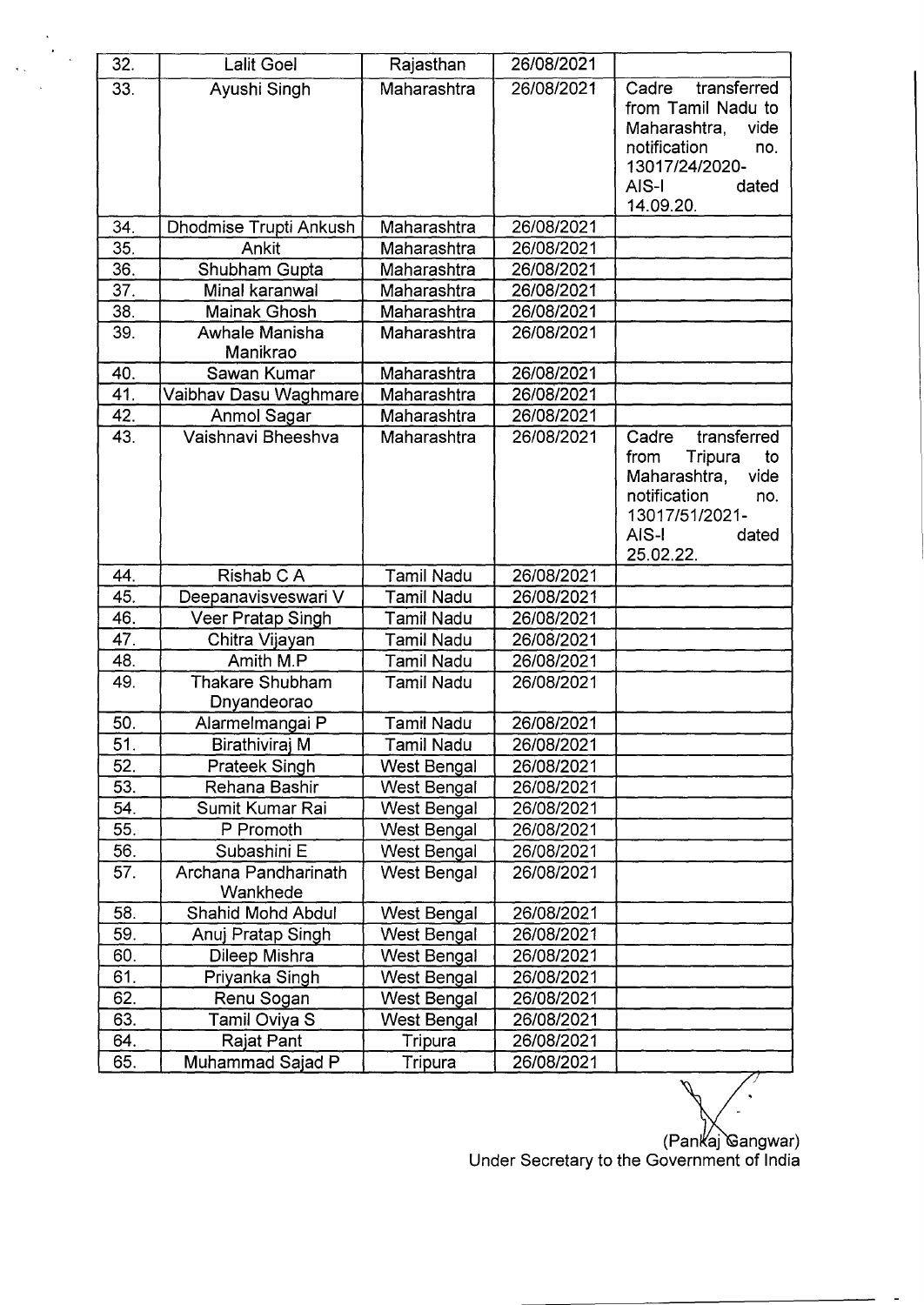The Manager, Government of India Press, Minto Road, New Delhi-110002.

- 1. The Chief Secretary to all the State Governments/UT with request to forward copy of the notification to concerned officer.
- 2. The Accountant General (A&E) of all the State Governments/UT.
- 3. The Secretary, UPSC, New Delhi. The officer was appointed to the lAS by selection.
- 4. The Establishment Officer, Department of Personnel & Training, North Block, New Delhi.
- 5. The Director, Lal Bahadur Shastri Natioinal Academy of Administration, Mussoorie, (Uttarakhand).
- 6. Desk Officer (Pay), AIS-II Section, DOP&T, North Block, New Delhi.<br>7. EO (CM), DOP&T, North Block, New Delhi.
- 7. EO (CM), DOP&T, North Block, New Delhi.
- 8. NIC (DOP&T) with the request to place the notification on Department's website.<br>9. Guard File.
- Guard File.

(Pankai Gangwar) Under Secretary to the Government of India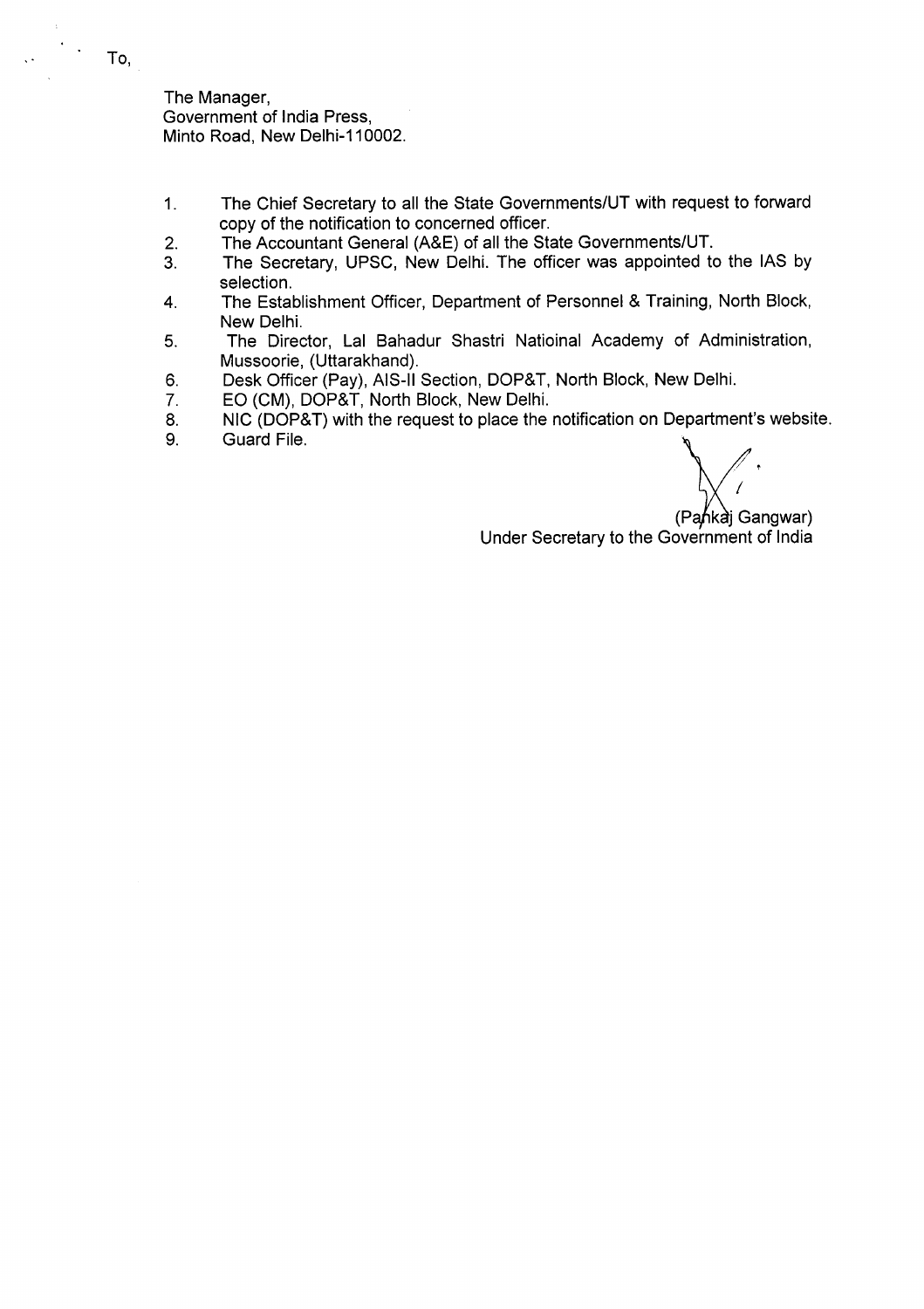## (भारत के राजपत्र के भाग। खण्ड 2 में प्रकाशनार्थ) सं. 14012/01/2022-आ.आ.से.-।।। भारत सरकार कार्मिक, लोक शिकायत तथा पेंशन मंत्रालय (कार्मिक और प्रशिक्षण विभाग)

\*\*\*\*\*\*

नई दिल्ली, दिनांक: 17 जून, 2022

## अधिसूचना

राष्ट्रपति, भारतीय प्रशासनिक सेवा (परिवीक्षा) नियमावली, 1954 के नियम 3-क द्वारा प्रदत्त शक्तियों का उपयोग करते हुए, भारतीय प्रशासनिक सेवा के 2019 बैच के निम्नलिखित सदस्यों को उनके नामों के सामने दर्शाई गयी तारीख (तारीखों) से भारतीय प्रशासनिक सेवा में स्थायी करते हैं:-

| क्र.सं. | अधिकारी का नाम (श्री/श्रीमती) | संवर्ग       |            | स्थायीकरण की   टिप्पणी, यदि कोई हो |
|---------|-------------------------------|--------------|------------|------------------------------------|
|         |                               |              | तारीख      |                                    |
| 1.      | प्रवीनचंद जीएसएस              | आंध्र प्रदेश | 26.08.2021 |                                    |
| 2.      | अभिषेक वी.                    | आंध्र प्रदेश | 26.08.2021 |                                    |
| 3.      | अपराजिता सिंह सिनसिनवार       | आंध्र प्रदेश | 26.08.2021 |                                    |
| 4.      | भावना                         | आंध्र प्रदेश | 26.08.2021 |                                    |
| 5.      | विकास मार्मत                  | आंध्र प्रदेश | 26.08.2021 |                                    |
| 6.      | निधि मीणा                     | आंध्र प्रदेश | 26.08.2021 |                                    |
| 7.      | सी. विष्णु चरण                | आंध्र प्रदेश | 26.08.2021 |                                    |
| 8.      | कट्टा सिम्हाचलम               | आंध्र प्रदेश | 26.08.2021 |                                    |
| 9.      | स्नेहा सूर्यकांत गिते         | एजीएमयूटी    | 26.08.2021 |                                    |
| 10.     | लक्ष्य सिंघल                  | एजीएमयूटी    | 26.08.2021 |                                    |
| 11.     | फवरमन ब्रहमा                  | एजीएमयूटी    | 26.08.2021 |                                    |
| 12.     | ऋषिता गुप्ता                  | एजीएमयूटी    | 26.08.2021 |                                    |
| 13.     | अर्जुन मोहन                   | एजीएमयूटी    | 26.08.2021 |                                    |
| 14.     | विशाल साह                     | एजीएमयूटी    | 26.08.2021 |                                    |
| 15.     | नंदिनी महाराज                 | एजीएमयूटी    | 26.08.2021 |                                    |
| 16.     | अश्विन चन्द्रु ए.             | एजीएमयूटी    | 26.08.2021 |                                    |
| 17.     | दिलखुश मीणा                   | एजीएमयूटी    | 26.08.2021 |                                    |
| 18.     | रुपेश कुमार                   | एजीएमयूटी    | 26.08.2021 |                                    |
| 19.     | शहजाद आलम                     | एजीएमयूटी    | 26.08.2021 | दिनांक 21.02.22 की                 |
|         |                               |              |            | अधिसूचना<br>स.                     |
|         |                               |              |            | 13017/04/2022-आ.आ.से.              |
|         |                               |              |            | के माध्यम से हिमाचल                |
|         |                               |              |            | प्रदेश संवर्ग को एजीएमयूटी         |
|         |                               |              |            | संवर्ग में स्थानांतरित किया        |
|         |                               |              |            | गया।                               |
| 20.     | अक्षय स्नील अग्रवाल           | ओड़िशा       | 26.08.2021 |                                    |

 $3041$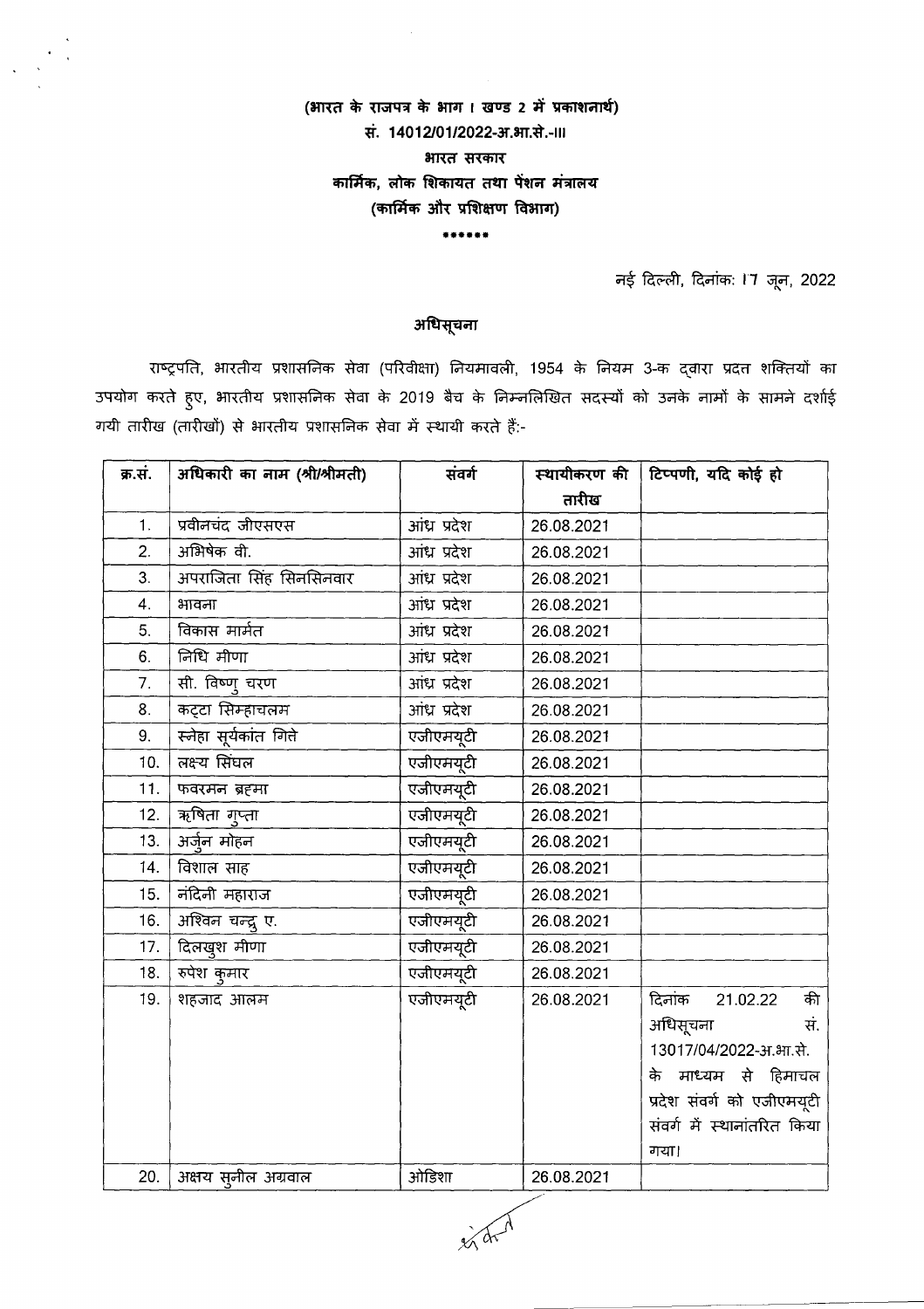| आदित्य गोयल ओडिशा  $21.$ 26.08.2021  $22.$ अन्या दास ओडिशा 26.08.2021 23. मनोज सत्यवान महाजन ओडिशा 26.08.2021 <u>पवार सचिन प्रकाश</u> ओड़िशा 24. 26.08.2021 25. गौरव शिवाजी इसालवर ओडिशा 26.08.2021 26. कनिष्क कटारिया राजस्थान 26.08.2021  $27.$ राहल जैन 26.08.2021 राजस्थान 28. धाईगूड़े स्नेहल नाना 26.08.2021 राजस्थान 29. सलोनी खेमका राजस्थान 26.08.2021 30. ऋशव मंडल 26.08.2021 राजस्थान गिरधर  $31.$ 26.08.2021 राजस्थान ललित गोयल 32. राजस्थान 26.08.2021 आयुषी सिंह  $33.$ दिनांक की 26.08.2021 14.09.20 महाराष्ट्र अधिसूचना सं. 13017/24/2020-आ.भा.से. के माध्यम से तमिलनाड़ संवर्ग को महाराष्ट्र संवर्ग में स्थानांतरित किया गया। धोड़मीसे तृप्ति अंकुश 34. महाराष्ट्र 26.08.2021 अंकित 35. महाराष्ट्र 26.08.2021 36. शुभम गुप्ता 26.08.2021 महाराष्ट्र 37. मीनल करनावल 26.08.2021 महाराष्ट्र 38. मैनक घोष 26.08.2021 महाराष्ट्र 39. अवहले मनीषा माणिकराव 26.08.2021 महाराष्ट्र 40. सावन कुमार महाराष्ट्र 26.08.2021 41. वैभव दासू वाघमरे 26.08.2021 महाराष्ट्र 42. अनमोल सागर 26.08.2021 महाराष्ट्र वैष्णवी भीष्वा 43. दिनांक 25.02.22 की महाराष्ट्र 26.08.2021 अधिसूचना सं. 13017/51/2021-आ.भा.से. के माध्यम से त्रिपुरा संवर्ग को महाराष्ट्र संवर्ग में स्थानांतरित किया गया। | ऋषब सी. ए. 44. तमिलनाड् 26.08.2021 दीपनाविश्वेश्वरी वी. तमिलनाडु 45. 26.08.2021 | वीर प्रताप सिंह 46. तमिलनाडु 26.08.2021 चित्रा विजयन तमिलनाडू 47. 26.08.2021 अमित एम.पी. 48. तमिलनाडु 26.08.2021 ठाकरे शुभम दयानदेओराव तमिलनाड् 49. 26.08.2021 अरारमेलमंगई पी. 50. तमिलनाड् 26.08.2021 वीरथीविराज एम. 51. तमिलनाडू 26.08.2021 प्रतीक सिंह पश्चिम बंगाल  $52.$ 26.08.2021

 $\sqrt{d}^{\lambda}$